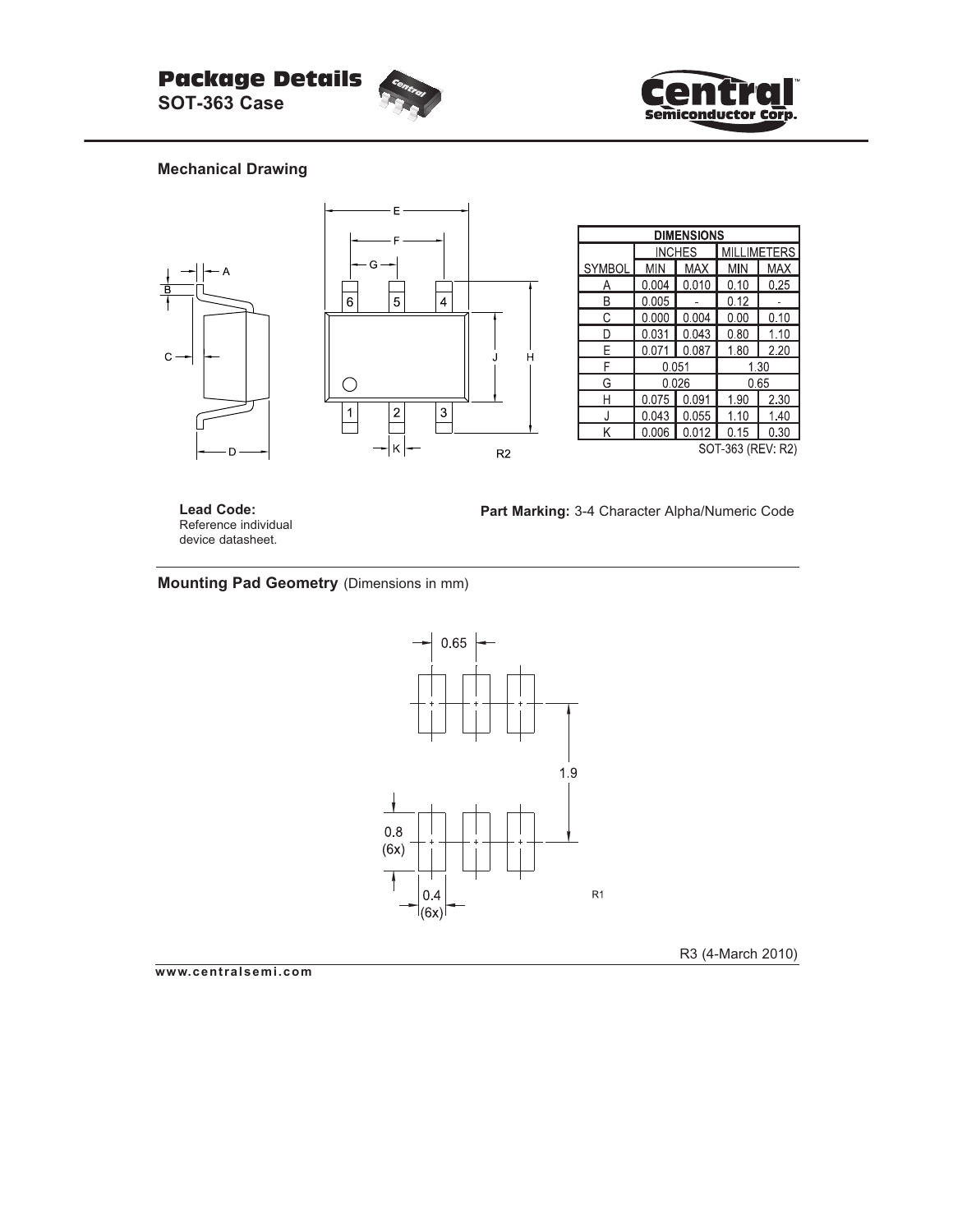

### **Tape Dimensions and Orientation** (Dimensions in mm)



### **Packaging Base**

 $7"$  Reel = 3,000 pcs.

#### **Reel Labeling Information**

**Each reel is labeled with the following information:** Central Part Number, Customer Part Number, Purchase Order Number, Quantity, Lot Number, Date Code, Ship Date and Marking Code.

#### **Reel Packing Information**

| <b>Reel</b> | Reels per               | Parts per               |             | <b>Box Dimensions</b> | <b>Shipping Weight (Max.)</b> |           |  |
|-------------|-------------------------|-------------------------|-------------|-----------------------|-------------------------------|-----------|--|
| <b>Size</b> | <b>Box</b><br>(Maximum) | <b>Box</b><br>(Maximum) | <b>INCH</b> | <b>CM</b>             | LВ                            | <b>KG</b> |  |
| 7"          | 9                       | 27,000                  | 9x9x5       | 23x23x13              | 3                             |           |  |
|             | 18                      | 54.000                  | 9x9x9       | 23x23x23              | 6                             | 3         |  |
|             | 40                      | 120,000                 | 21x9x9      | 53x23x23              | 13                            | 6         |  |
|             | 108                     | 324.000                 | 27x9x17     | 69x23x43              | 34                            | 16        |  |

#### **Ordering Information**

- For devices taped and reeled on 7" reels, add TR suffix to part number.
- All SMDs are available in small quantities for prototype and manual placement applications.

#### **www.centralsemi.com**

R3 (4-March 2010)